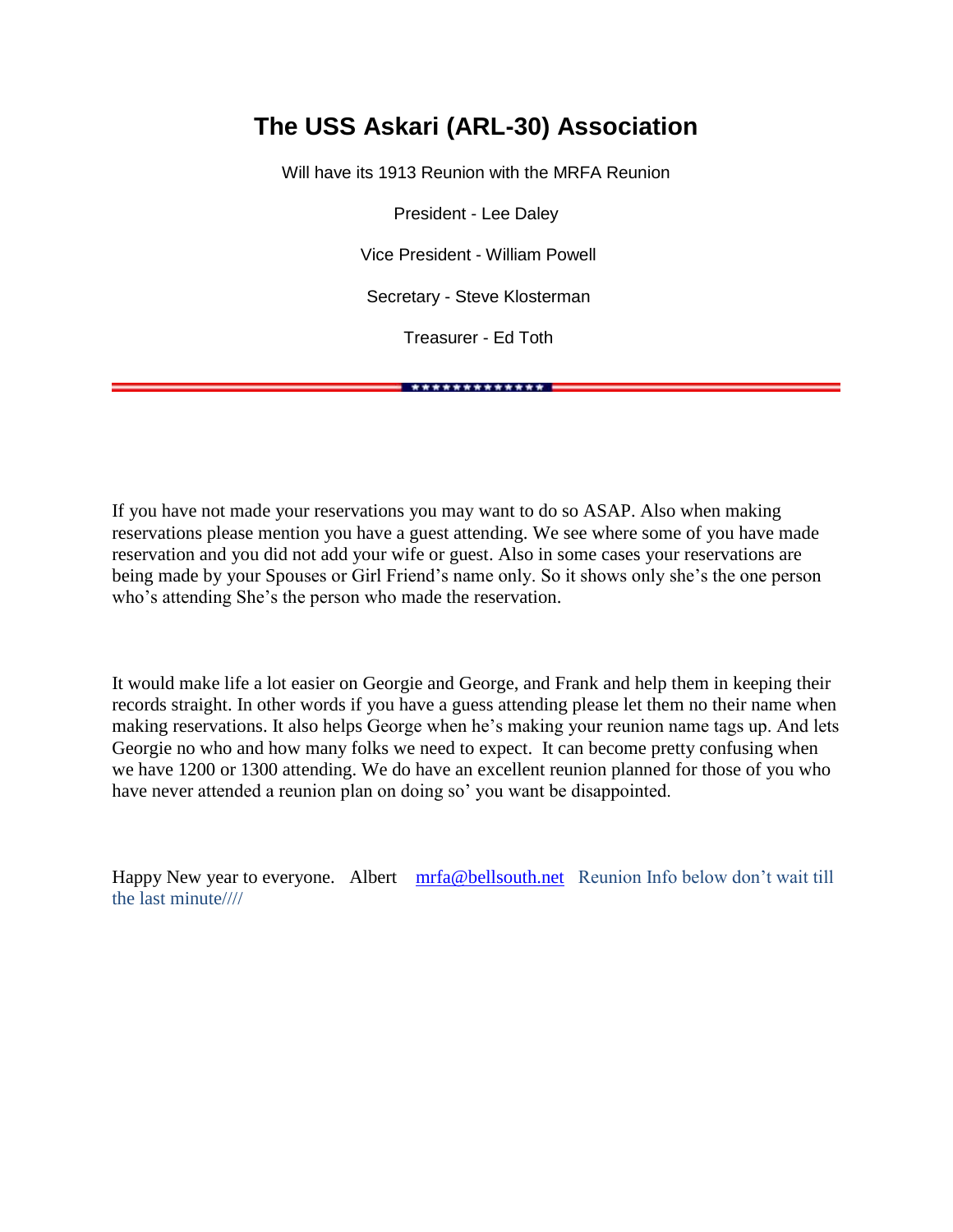# **2013 "MRFA Reunion"**



## **Indianapolis, Indiana**

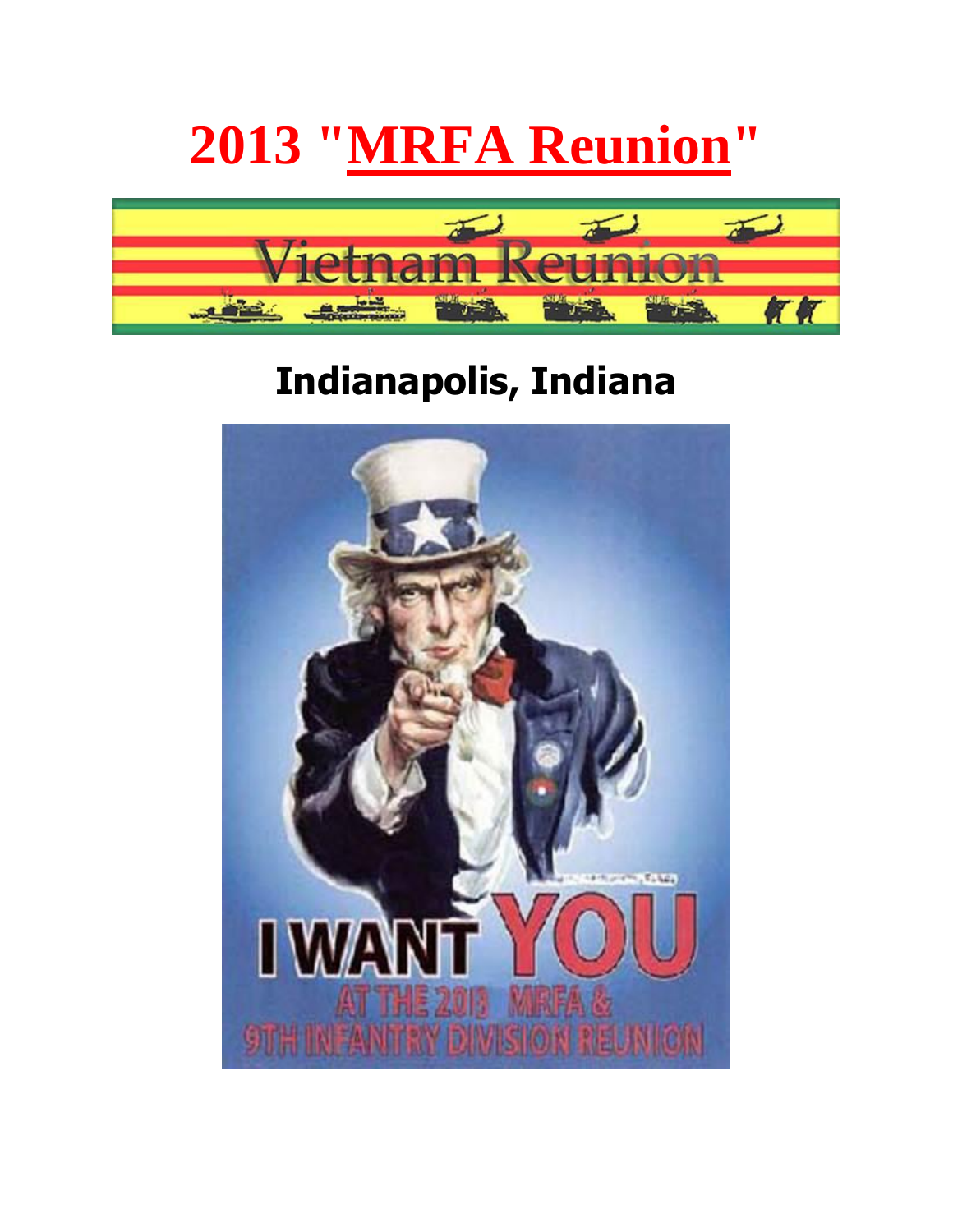### **August 28th to September 1, 2013**





**"Welcome Message"**

**Welcome MRFA Army and Navy Team from Lisa Howe, Director of Sales:**

**Many of you would be interested to know that your new host hotel, for the 2013 Indianapolis meeting of the Mobile Riverine Force Association, has completed a**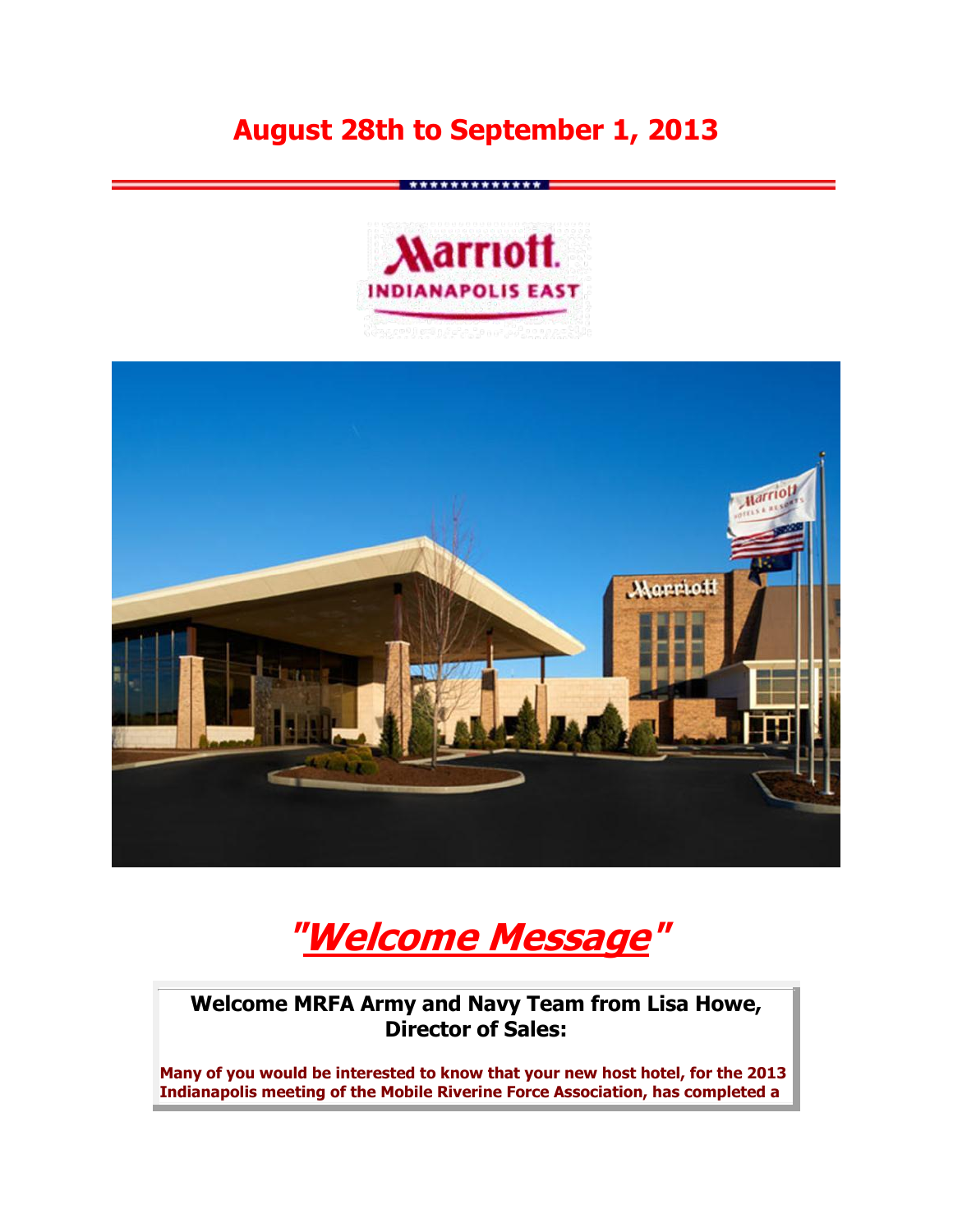**\$30 Million Dollar renovation! We are the Indianapolis Marriott East and we look forward to welcoming you here August 28-September 1, 2013. Our spectacular new lobby and great room space energize and satisfy with ever-changing natural lighting and rich natural textures and space. With the addition of 23,000 square feet, we now have 75,000 square feet of meeting and event space (all column free and on the same level) offering nearly unlimited flexibility to customize room size and shape to create the perfect mood and setting for any event.** 

**Our facility has also gained high praise for an enhanced patio area located within the center of the three-hotel campus. Our "Outdoor Oasis" features water features and lush landscaping—A perfect place to gather, connect, and relax. The Marriott has also launched an elegant new restaurant. The Skylight Bistro and Wine Bar serves a "fresh to table" menu using Indiana ingredients by day and becomes an upscale wine bar by night. Sixty-six skylights create a spectacular, ever changing play of light to make your dining experience memorable. The meeting space is technologically advanced featuring redundant high-capacity, high-speed internet connections to ensure reliability and easy access.** 

**In addition to the Marriott Hotel, the campus features a Fairfield Inn & Suites and a LaQuinta Inn & Suites. The Fairfield offers 63 guest rooms including 4 Whirlpool Suites, 10 Spa Kings, and 4 Executive Suites. A heated indoor pool, whirlpool, exercise room, and business center are also featured. The LaQuinta offers 123 spacious standard double and king guest rooms. In addition to a heated outdoor pool, the facility also provides guest laundry facilities. Our campus offers something for everyone. We are honored to have been chosen as the host hotel for your future meetings and will do whatever it takes to make you feel welcome and accommodated.**

**Within the Indianapolis Marriott East courtyard, a special fountain was erected to honor all five divisions of the Armed Forces. Each step within the fountain represents a conflict the United States has been in. The water flowing down over the steps represents our country's fallen soldiers. Three large torches are lit every night above the water representing "life, liberty, and the pursuit of happiness." A flag for each division of the Armed Forces flies above the fountain. The fountain is located inside our outdoor Oasis. This space features outdoor fireplaces and large patio that connects to an indoor pool enclosed with glass doors. The doors can be opened to create an outdoor entrance to the pool. This tranquil space, located at the heart of our campus makes our property unique and enhances the overall experience for our Marriott guests.**

**You may want to access the hotel's web site to see a photo gallery of the hotel:**

**[www.indianapolismarriotteast.com](http://www.indianapolismarriotteast.com/)**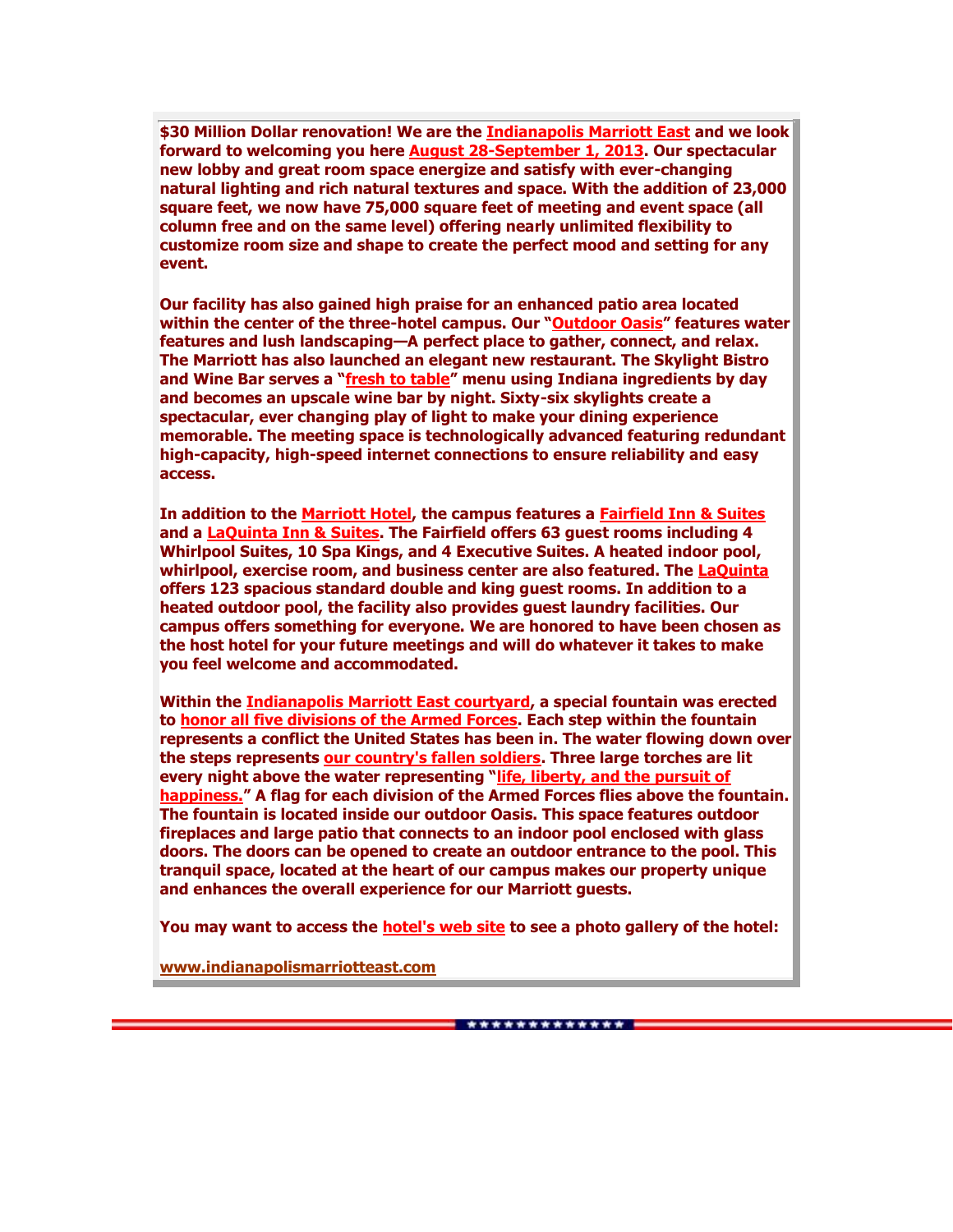## **2013 Reunion Information**

## **Plan of the Day**

**There is no dress code. Dress to be comfortable. Always wear a pair of comfortable shoes if you plan on visiting the local sites. Most of all, just come and have a great time.**

\*\*\*\*\*\*\*\*\*\*\*\*\*\*



**When: Wednesday August 28th until check-out on Sunday September 1st.** 

**Location: The Indianapolis Marriott East - 7202 East 21st Street · Indianapolis, Indiana 46219 - Indianapolis Marriott East is located in Indianapolis's East neighborhood and local attractions include Indiana State Fairgrounds and Pepsi Coliseum and Children's Museum of Indianapolis. Regional points of interest also include Indianapolis Motor Speedway and Bankers Life Fieldhouse.**

**Hotel Features: The Indianapolis Marriott East's restaurant serves breakfast, lunch, and dinner. A bar/lounge is open for drinks. Room service is available during limited hours. The hotel serves buffet breakfasts (surcharges apply). Recreational amenities include an indoor pool, a spa tub, and a fitness facility. This 3.5-star property has a business center and offers small meeting rooms, audio-visual equipment, and business services. Wireless and wired high-speed Internet access is available in public areas (surcharges apply). This Indianapolis property has 75,000 square feet of event space consisting of banquet facilities, conference/meeting rooms, a ballroom, and exhibit space. Wedding services, concierge services, and tour assistance are available. Guest parking is complimentary.**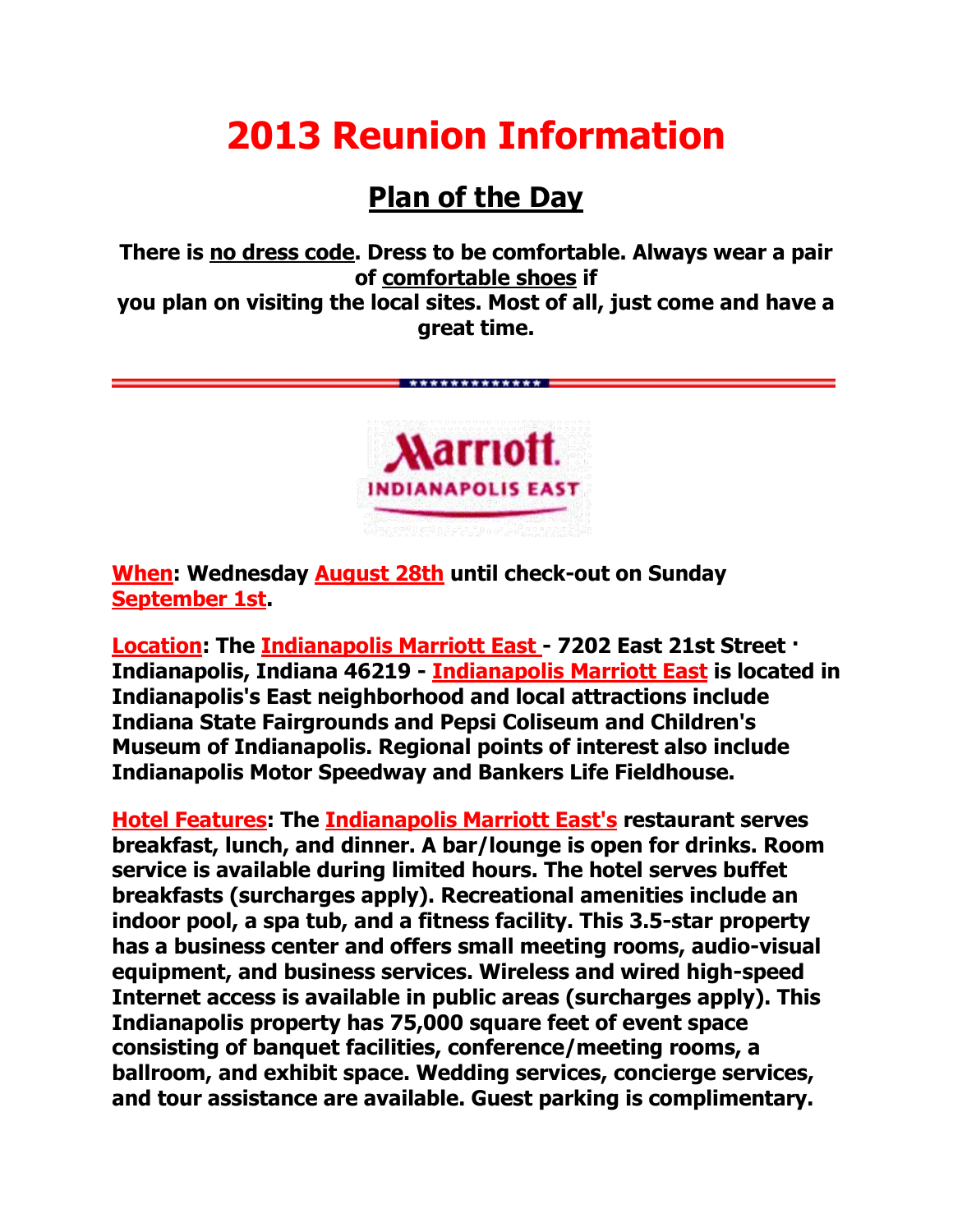**Additional property amenities include gift shops/newsstands and laundry facilities. This is a smoke-free property.**

**Guest Rooms: The Indianapolis Marriott East has 315 airconditioned guest rooms featured with coffee/tea makers and complimentary weekday newspapers. Beds come with premium bedding. Bathrooms feature shower/tub combinations, complimentary toiletries, and hair dryers. Wired high-speed and wireless Internet access is available for a surcharge (MRFA will be exempted from this surcharge). Guest rooms offer multi-line phones with voice mail. Televisions have premium satellite channels and pay movies. Rooms also include electronic check-out and trouser presses. Guests may request refrigerators and wake-up calls. Housekeeping is available daily. Guest rooms are all non-smoking.** 

**Registration: You may start making reservations on October 1, 2012. The cut-off date for making reservations is July 28, 2013. The in-house reservation department phone number is [317-352-](tel:317-352-1231) [1231](tel:317-352-1231) - Ext 1114. When making the reservation through the reservation department all you have to do is mention that you are**  with the "**Mobile Riverine"**.

**The reservations page is online with our "Group Code" at:**

**\*\*\*** 

**[http://www.marriott.com/hotels/travel/inddt?groupCode=rivriva&app=resvlink&fromDate](http://www.marriott.com/hotels/travel/inddt?groupCode=rivriva&app=resvlink&fromDate=8/27/13&toDate=9/2/13) [=8/27/13&toDate=9/2/13](http://www.marriott.com/hotels/travel/inddt?groupCode=rivriva&app=resvlink&fromDate=8/27/13&toDate=9/2/13) \*\*\***

**Rooms: Special Room Rates for our MRFA Group are \$79.00 per night. These rates are good three days prior to the reunion and three days following the reunion.**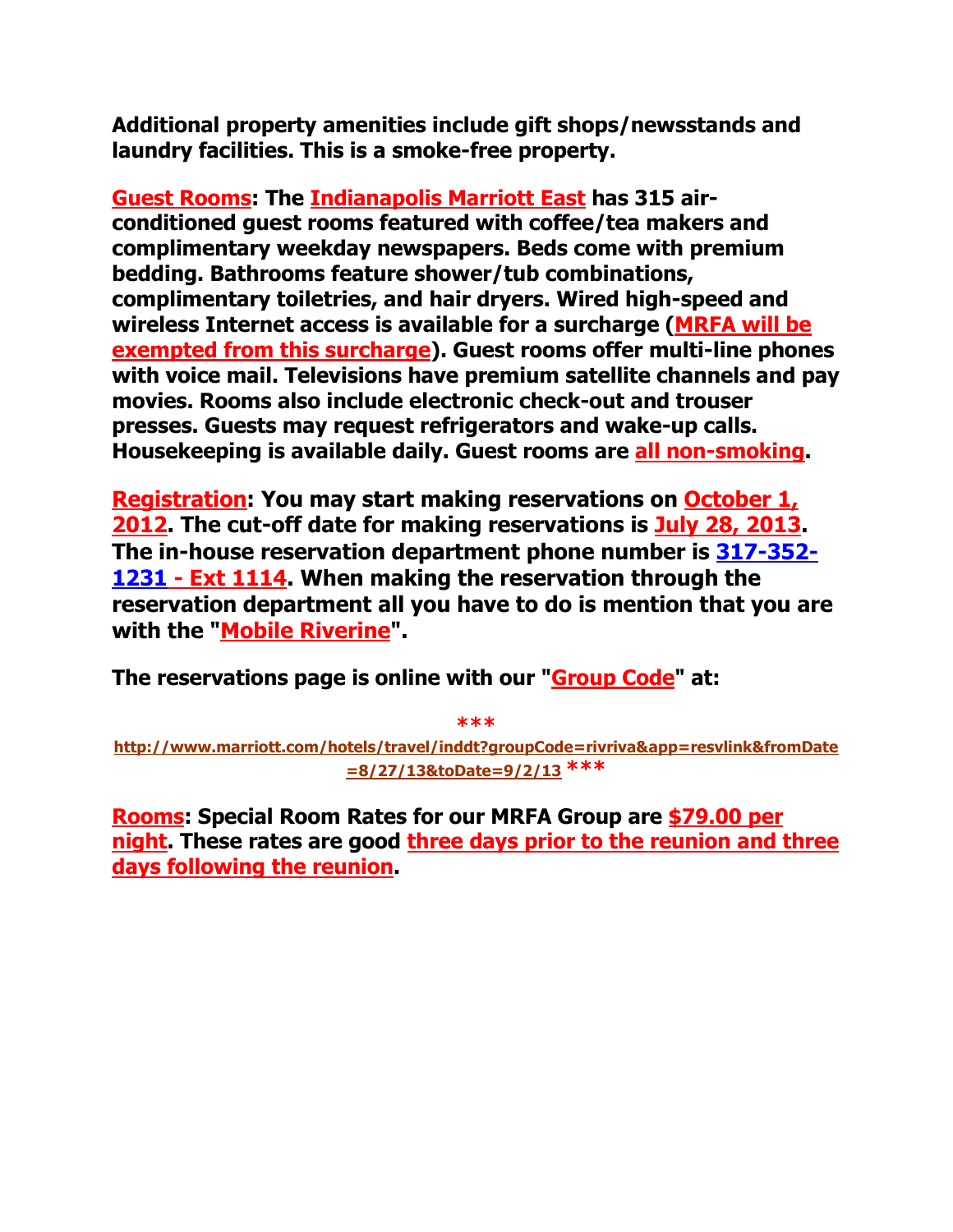



**Hospitality Rooms: If a group would like an individual Hospitality Room contact Liz Lindauer, Events Manager [\(317-322-3716 ext.](tel:317-322-3716%20ext.%201255)  [1255,](tel:317-322-3716%20ext.%201255) [lindauerl@indymarriotteast.com\)](mailto:lindauer1@indymarriotteast.com). The rate is \$125 per day. Stephanie Linton suggested to \*\*\* book the hospitality rooms quickly. \*\*\***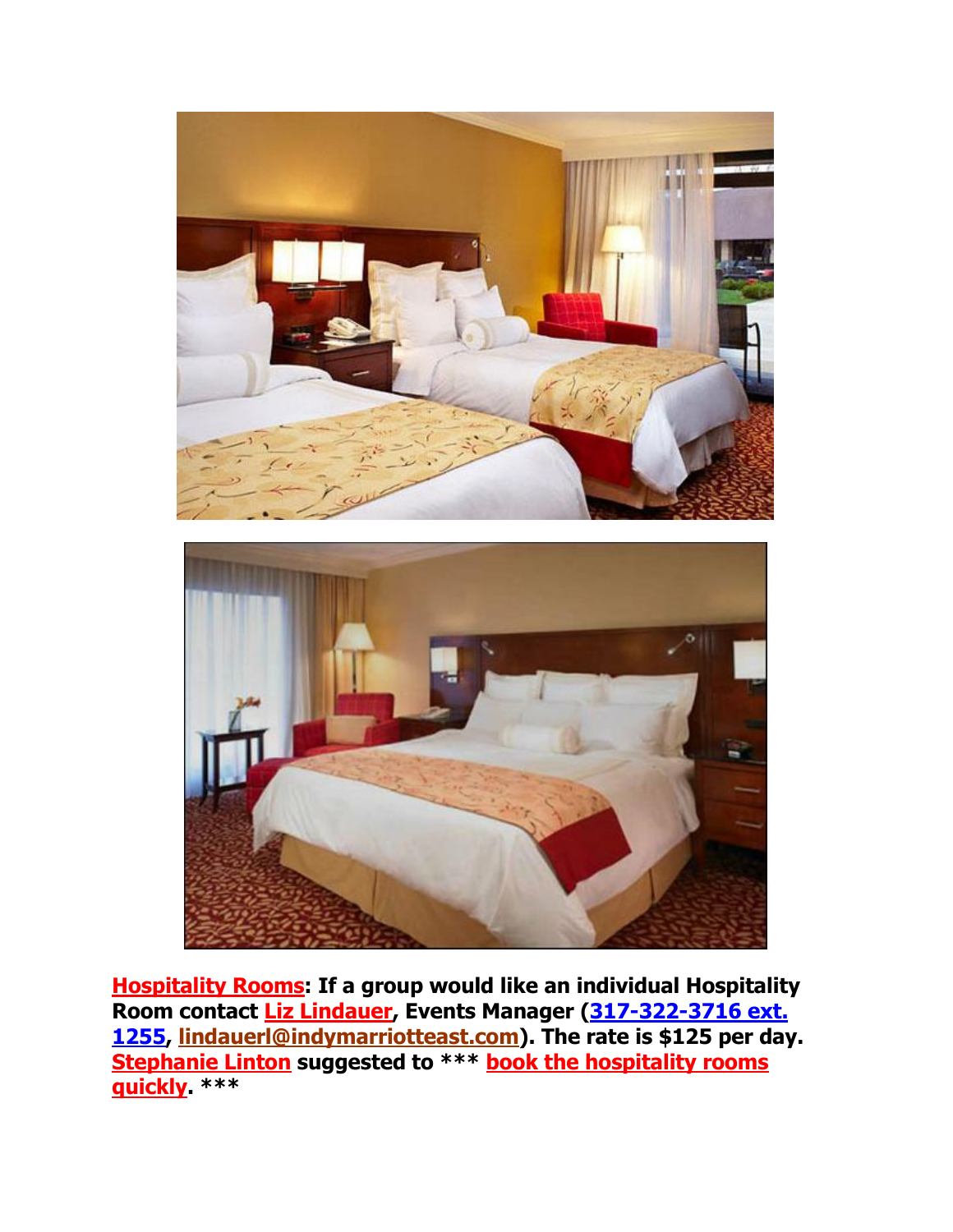**Parking: Complimentary on-site parking for our reunion participants.**

**Handicap Home Health Depot Scooters: To rent a handicap scooter all this number and ask for Kathy or Paula: [\(317\) 346-6400:](tel:%28317%29%20346-6400) The requirement is a \$400 deposit and the scooter will be delivered to the hotel. If there are no damages to the scooter, the rate upon return will be \$150 for rental, delivery, and pick-up for the dates of August 28-September 1, 2013. The MRFA is not responsible for the delivery of the scooter or for the payment.**

**Notifications and Fees: The following fees and deposits are charged by the property at time of service, check-in, or check-out:** 

**(1) Pet fee: \$75.00 per pet**

**(2) Pet deposit: \$75.00 per stay**

**(3) Fee for in-room high-speed Internet (wired & wireless): Free to MRFA Guests with Room Reservations.**

**(4) Buffet breakfast fee: \$15.95 per person (approximately).**

**The hotel will provide complimentary transportation to and from Castleton Square Mall at a prearranged time with departure from the Hotel in the morning and departure from Castleton Square Mall in the afternoon. Service will be offered on a first come, first serve basis.** 

> **The Indianapolis Marriott East Does Not provide Shuttle Service. Please note other options below.**

\*\*\*\*\*\*\*\*\*\*\*\*\*\*

**Complimentary Transportation: The hotel does not provide a Shuttle Service. They do provide complimentary transportation to and from the Indianapolis International Airport on a prearranged scheduled basis.** 

**We may have a few changes on the transportation schedules. If so then we will keep you updated in the "River Currents" newsletter and here on our website prior to the reunion.**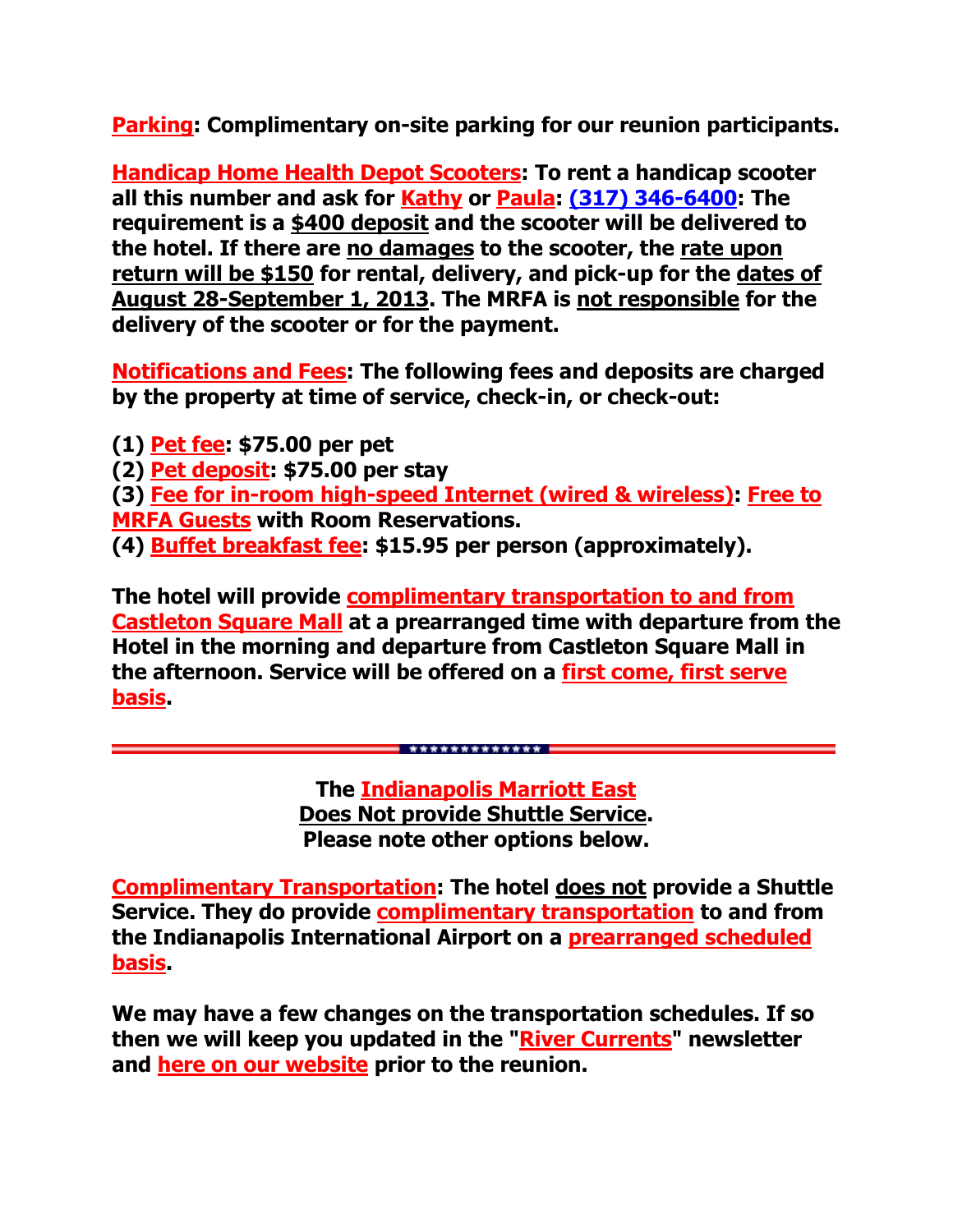**If you are flying, and have friends flying, then please try to work your air travel around each other. The Indianapolis Marriott East has never offered this service before and it will all be a work in progress. The airport is a good ways from the Hotel and the cost per taxi runs around \$45.00 or \$50.00.**

**!!! IMPORTANT --- \*\*\* [Flight Information Form](http://www.mrfa.org/pdf/2013%20MRFA%20Reunion%20Flight%20Information.pdf) \*\*\* --- IMPORTANT !!!**

**To provide the complimentary transportation on a prearranged scheduled basis, Click [HERE](http://www.mrfa.org/pdf/2013%20MRFA%20Reunion%20Flight%20Information.pdf) to fill out the form and e-mail it back to [LindauerL@indymarriotteast.com,](mailto:LindauerL@indymarriotteast.com) fax to Liz @ [\(317\) 352-9775,](tel:%28317%29%20352-9775) or mail to:** 

> **Liz Lindauer - Event Manager ATTN: 2013 MRFA Reunion Flight Info Indianapolis Marriott East 7202 E 21st St. Indianapolis, IN 46219**

> > \*\*\*\*\*\*\*\*\*\*\*\*\*\*

**Other Forms of Transporation:**

 **Area Airports other transportation - Indianapolis International Airport, In - Airport Phone: [\(317\) 487-7243](tel:%28317%29%20487-7243) - The Indianapolis Marriott East Hotel is 21 miles west - The hotel does not provide shuttle service.**

**Carey Indiana Limousine Service: This is a shared ride and the fee is \$32.76 (one way) - Reservations are required.**

**Bus service: Free (one way)** 

**Subway service: Free (one way)** 

**Estimated taxi fare: \$45.00 (one way)** 

**Greyhound Bus Station: 6 miles west**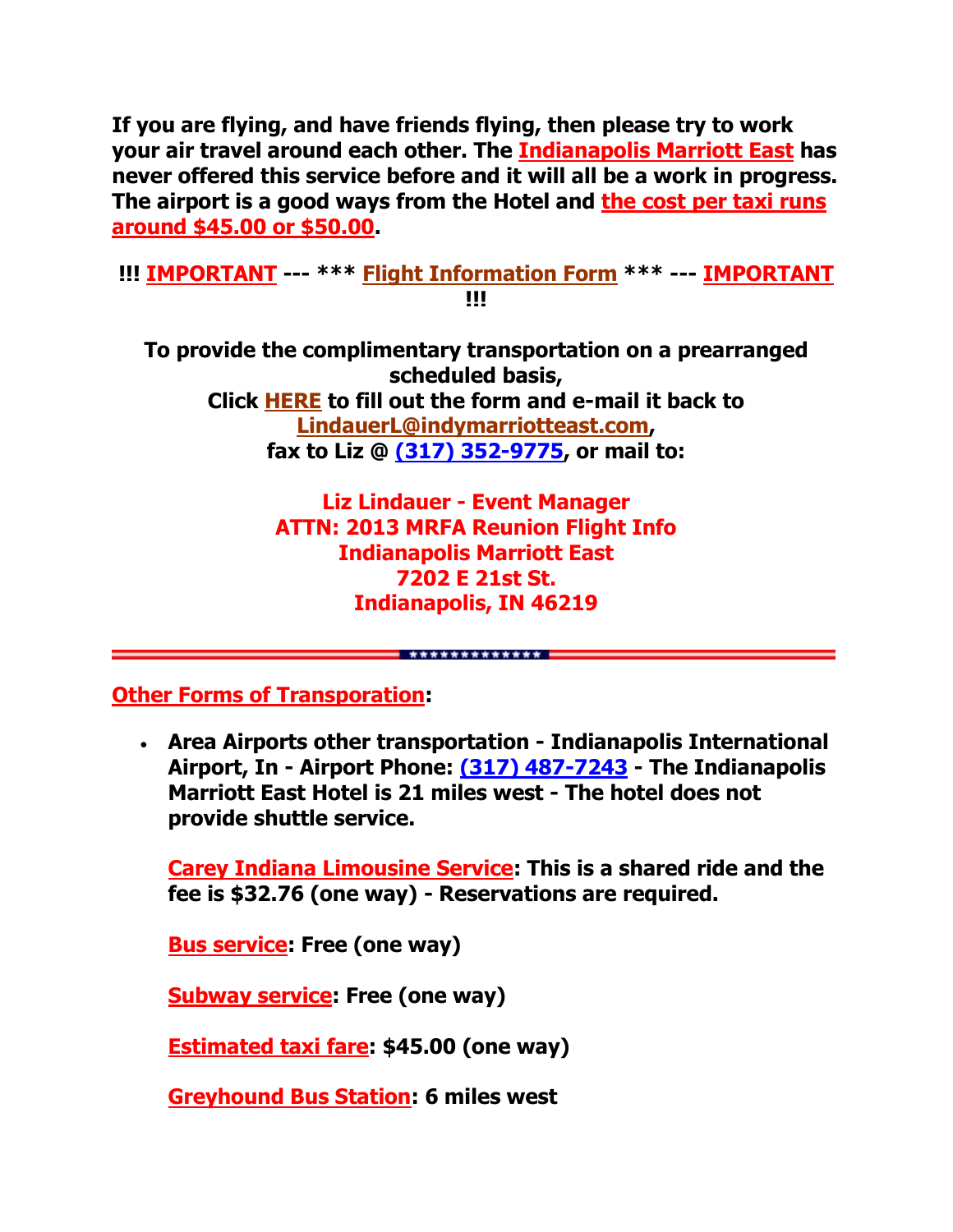#### **Amtrac Train Station: 6 miles west**

**Car Rentals: Nearby - Hertz - 1321 North Shadeland Avenue, Indianapolis, Indiana 46219 - Phone: [1-317-353-2173](tel:1-317-353-2173)**



#### **Indianapolis Marriott East - Location**

\*\*\*\*\*\*\*\*\*\*\*\*\*

### **\*\*\* HELP US BY REGISTERING IN ADVANCE FOR THE REUNION \*\*\***

**((((( \*\*\* CLICK [HERE](http://www.mrfa.org/pdf/2013_MRFA_RegistrationForm04.pdf) to View and Print the 2013 MRFA Registration Form \*\*\* )))))**

**Note: The \$50.00 MRFA Registration Fee does not include any Lodging or Food.**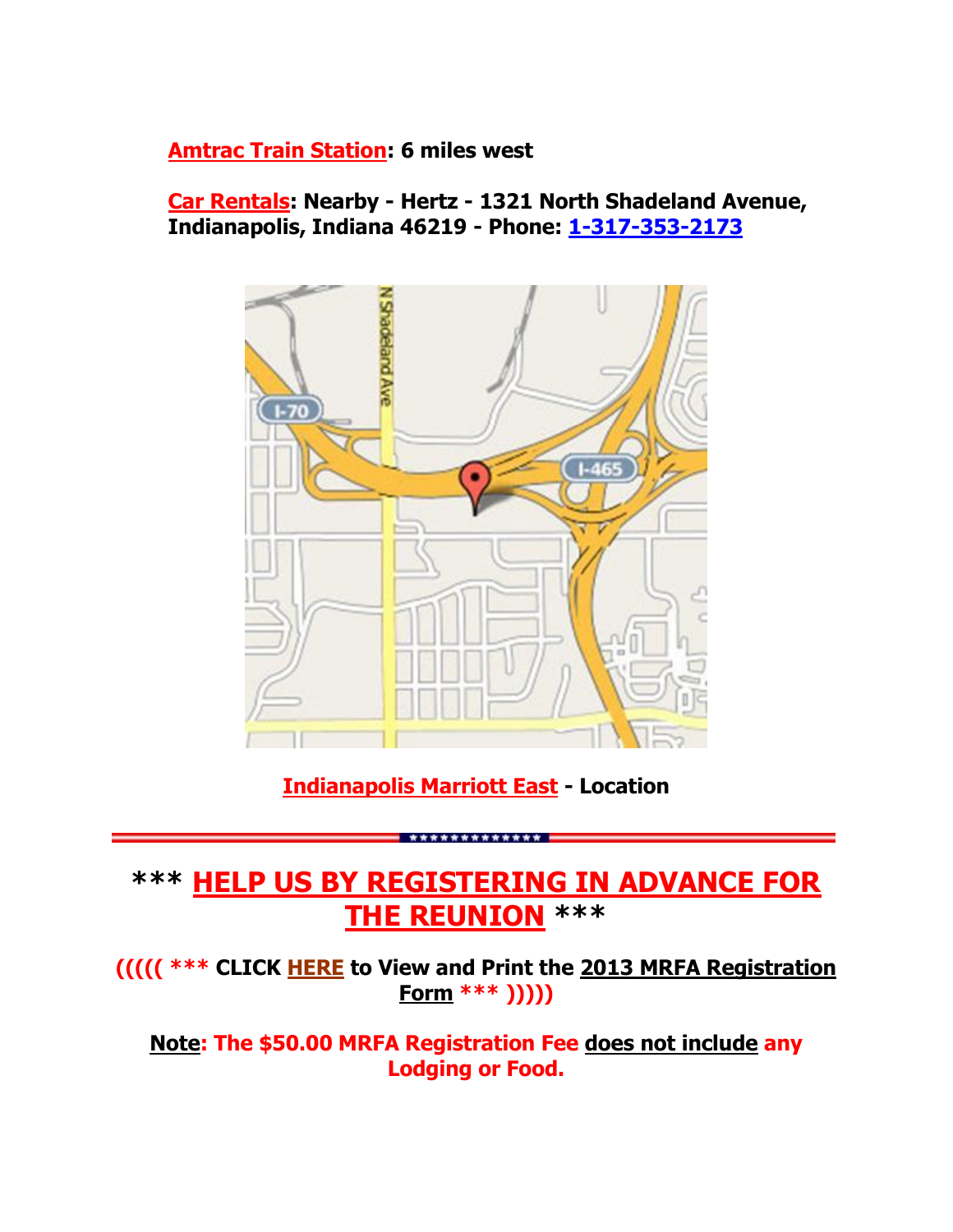#### **\*\*\* WE ARE SEEKING A FEW GOOD PEOPLE \*\*\***

\*\*\*\*\*\*\*\*\*\*\*\*\*

**We are seeking a few volunteers that are familiar with computers to help at our registration desk. This will help speed up the process of getting everyone registered more quickly and on your way. We always have to make changes to some of the name tags. If you would like to get involved in assisting at the Product Table or Dance, etc. then please Contact:**

**Georgie Ardinger: [mrfamembership@mabeltel.coop](mailto:mrfamembership@mabeltel.coop) Albert Moore: [mrfa@bellsouth.net](mailto:mrfa@bellsouth.net) Frank & Linda Jones (Dance Setup) - [frank@raffertylighting.com](mailto:frank@raffertylighting.com)**

\*\*\*\*\*\*\*\*\*\*\*\*\*\*

**Dining Options: The hotel will be providing our participants with a 10% discount for all food and beverages purchased in the Hotel restaurant. You have to wear your name badge when asking for this discount.**

**Buffet Lunch: We will have a Buffet Lunch on Saturday, August 31 from 1300-1430.** 



**Marriott Deli: \$10 Per Person - Chef's Freshly Prepared Soup; Selection of (2) Salads (House Made Kettle Chips and Dip; All**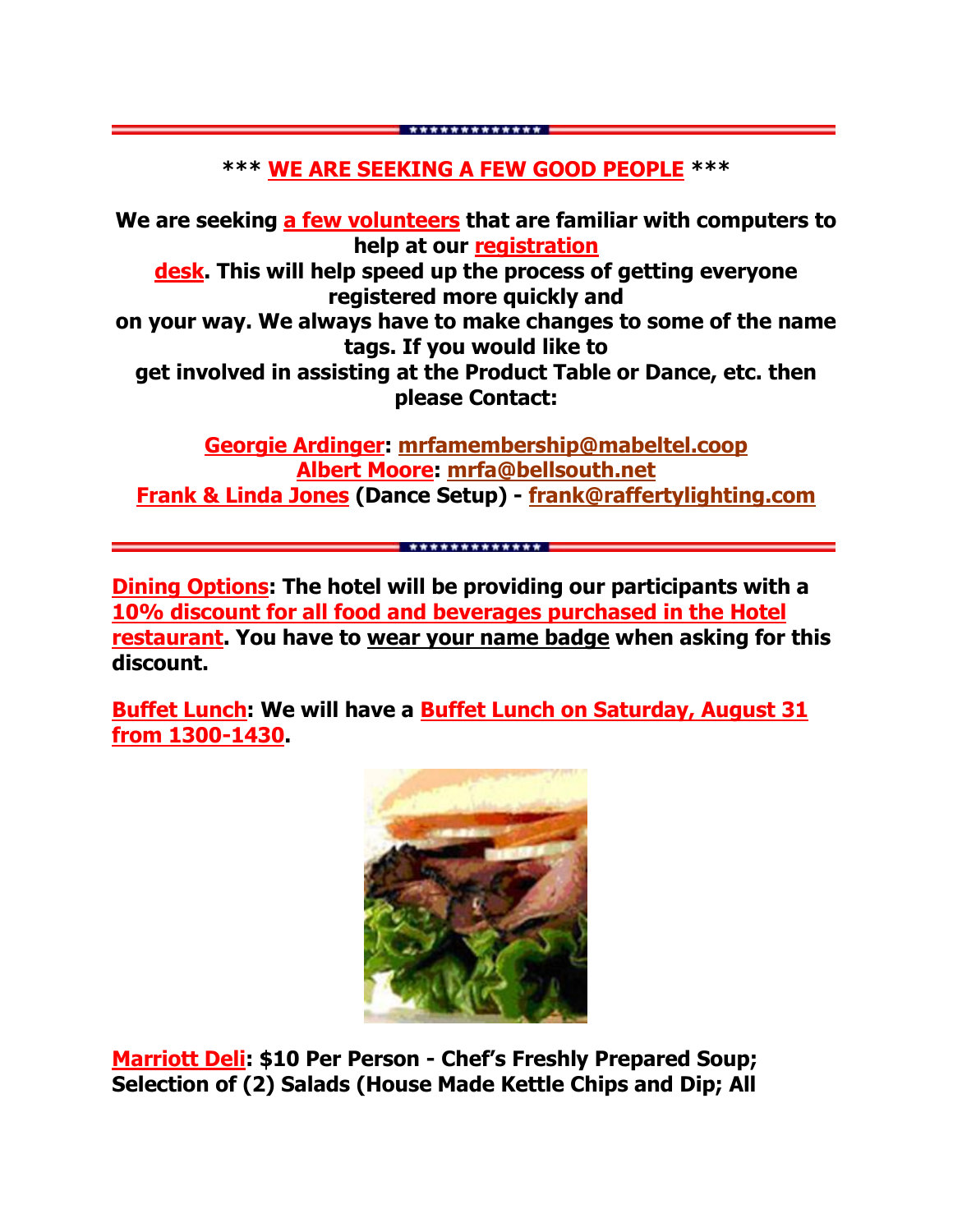**American Garden Salad; Spring Mix Garden Salad; Classic Caesar Salad; Tortellini Pasta Salad; Red Skin Potato Salad; or Creamy Cole Slaw), Sliced Premium Roasted Top Round of Beef; Roasted Turkey Breast; Hickory Smoked Ham; and Genoa Salami; Assorted Fresh Deli Style Breads and Buns; Cheddar, Swiss, Pepper Jack, and Provolone Cheese; Sliced Tomatoes; Crisp Lettuce Leaves; Sliced Red Onions; Kosher Pickle Spears; and Assorted Condiments; Chef's Selection of Assorted Desserts; Coffee; and Unsweetened Iced Tea.**

## **Schedule of Events**

\*\*\*\*\*\*\*\*\*\*\*\*\*\*

**Registration: You may start making reservations on October 1, 2012. The cut-off date for making reservations is July 28, 2013. The in-house reservation department phone number is [317-352-](tel:317-352-1231) [1231](tel:317-352-1231) - Ext 1114. When making the reservation through the reservation department all you have to do is mention that you are with the "Mobile Riverine".** 

**Products Sales: MRFA Products will be available at the 2013 Reunion.**

**MRF & 9th I.D. Museum Room: The room will be open from 10 am to 5 pm daily. Bob Pries and Quentin Sommers will watch over the room and answer any questions.**

**From the Delta to the DMZ Dance: Will be held Friday Evening - August 30th. There will be a DJ playing your favorites of the '60s and '70s music. Board Member, Frank Jones and wife Linda, will be hosting the Dance.**

**Guest Speakers Will begin at 10:00 am on Saturday August 31st preceding the Memorial Service. We will announce the speakers as soon as they are confirmed.**

**Memorial Service: Will be held Saturday morning at 11.00 am and the Missing Man Ceremony.**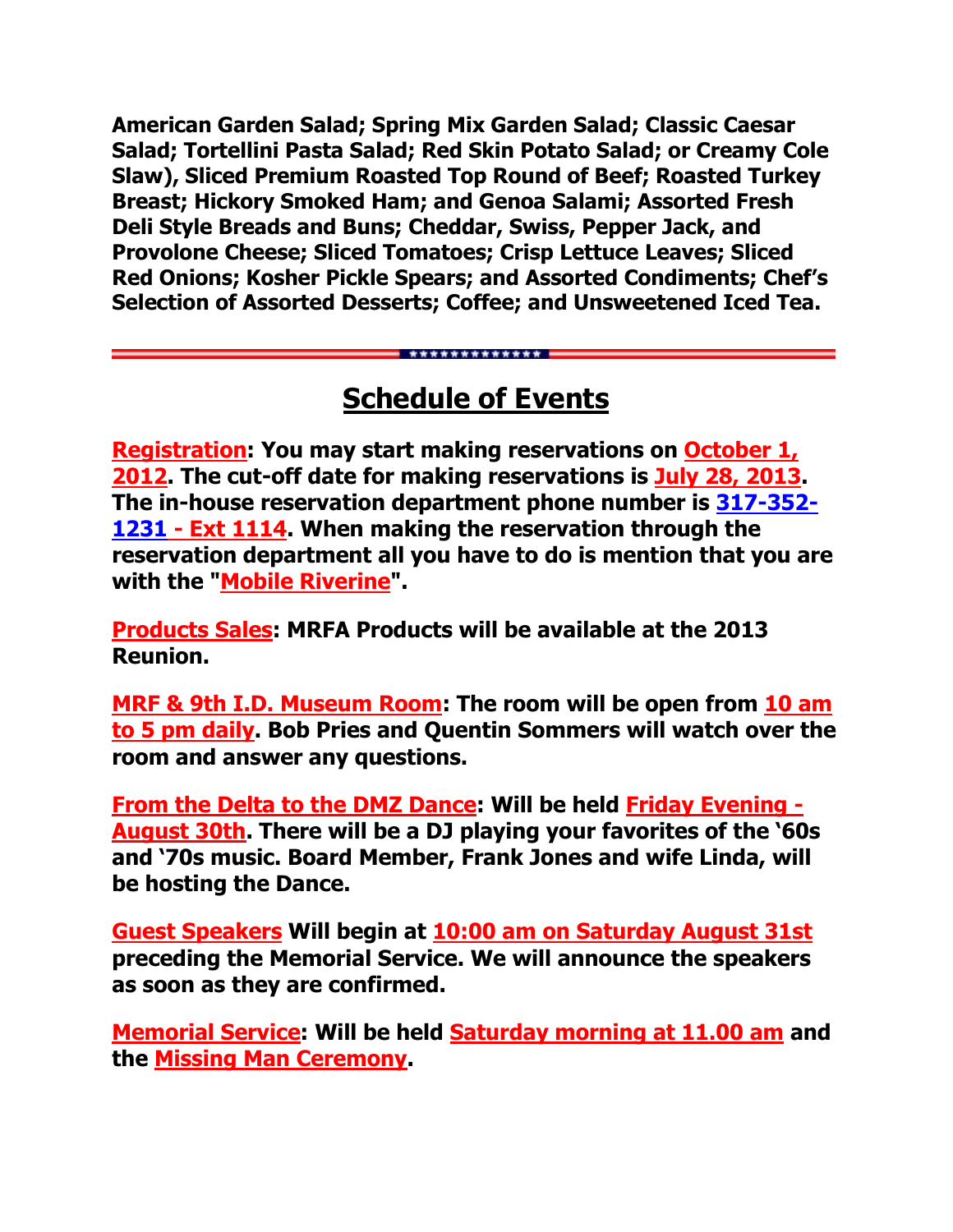**Flags and Certificates: Will be presented to widows, sons and daughters of our fallen brothers from Vietnam. Also to the relatives, who will be in attendance, of those who have passed since Vietnam.** 

**Master Chief Chet "Gunner" Stanley, assisted by Don Blankenship, will do the honors.**

**Daily Raffles: Our Raffle Queen, Mable Springer and her staff, will do the Raffles and 50/25/25 Raffle.**

**Additional Events: Will be published in future issues of "River Currents."**



**Indoor Pool**

**"Freedom Fountain"**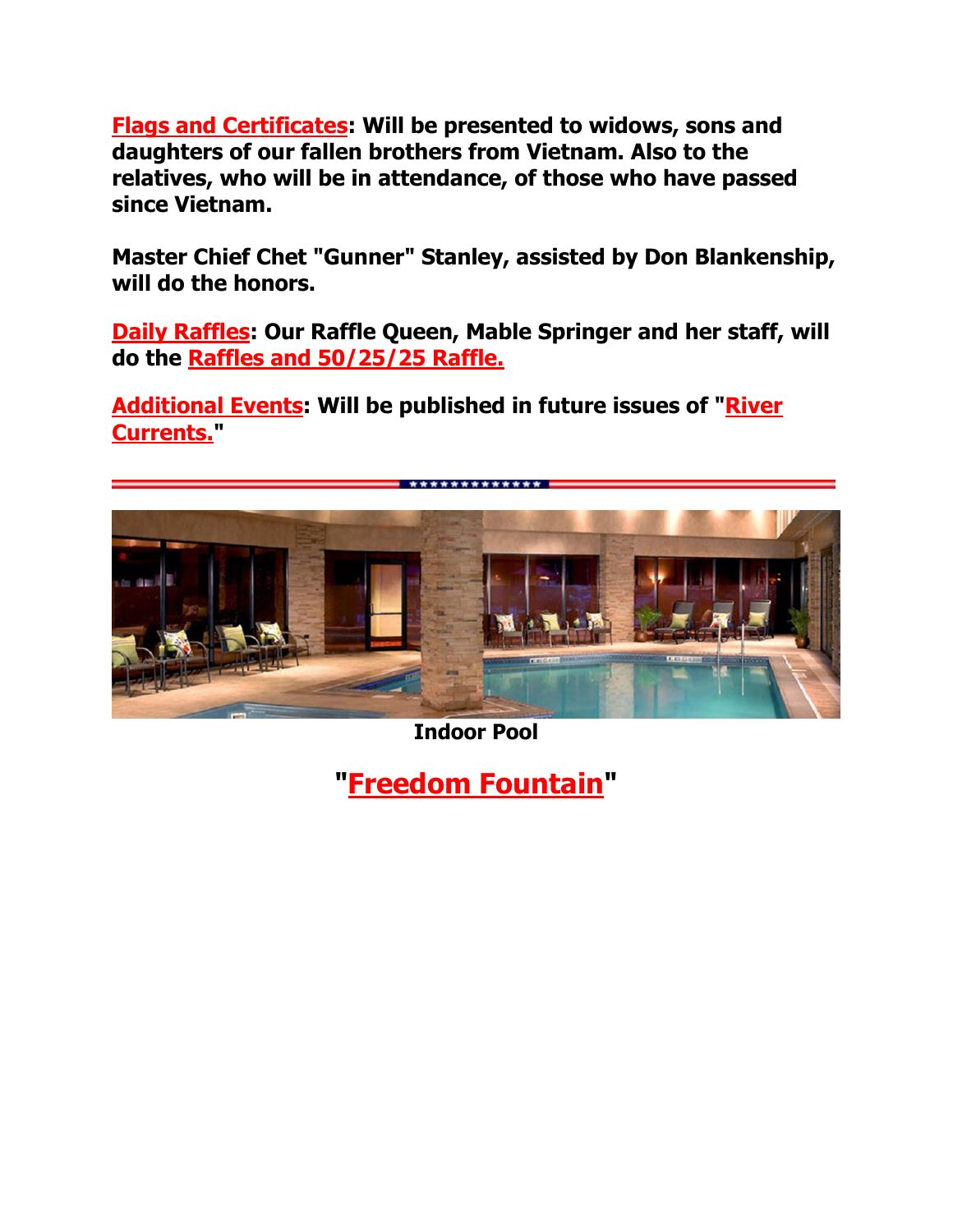



**The Hotel Ownership & Staff are very Patriotic and supportive of our Nation's Active Duty personnel and Veterans!**

**Indianapolis Attractions:**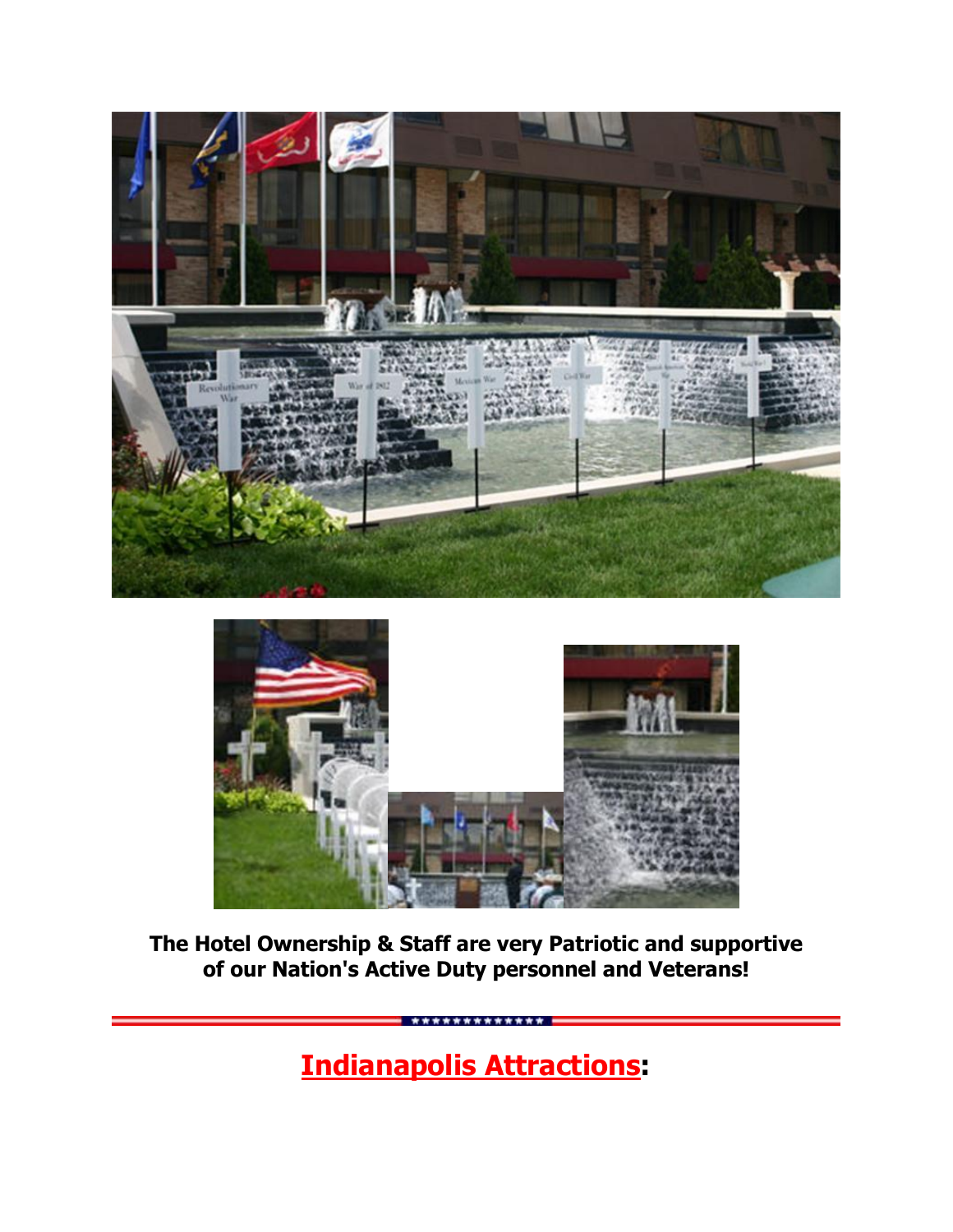#### **Medal of Honor Memorial:**

**In June 1998, a New York Times reporter attended the annual meeting of the Congressional Medal of Honor Society in upstate New York. He wrote about its members and the courageous acts that earned them our nation's highest award for military valor. Eight hundred miles away, John Hodowal, chairman of the Indianapolisbased energy company IPALCO Enterprises, and his wife, Caroline, read the article. They were so moved by the story that they began thinking of ways to bring broader recognition to these extraordinary individuals. They and the IPALCO staff began doing research on these men and the lack of widespread awareness of their valor. While conducting this research, IPALCO officials learned that no memorial had ever been built to recognize the 3,436 Americans who had received the Medal of Honor. As a result of this startling discovery, IPALCO decided not only to bring the Medal of Honor recipients to Indianapolis, but also to build them a memorial that would provide lasting recognition.**

**Site preparation for the Indianapolis Medal of Honor Memorial began in November 1998 and construction began in January 1999. The Memorial was unveiled and dedicated May 28, 1999, with 96 Medal of Honor recipients present. Located on the north bank of the Central Canal in White River State Park in downtown Indianapolis, the site is adjacent to the Military Park. The city's first recorded Fourth of July celebration was held there in 1822. During the Civil War, it was a military camp used for the recruitment and training of troops.**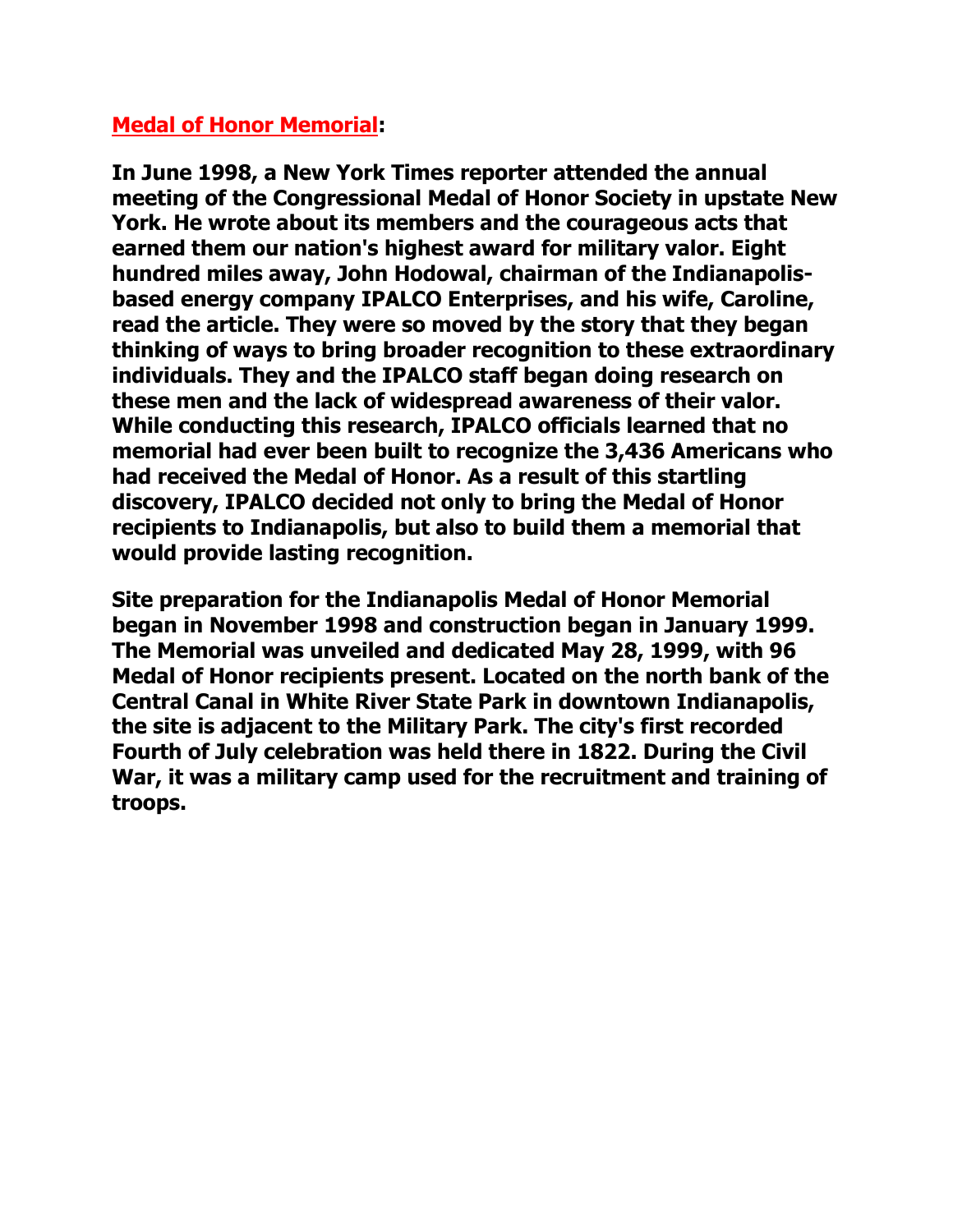

**The memorial is a group of 27 curved glass walls, each between 7 and 10 feet tall. The walls represent the 15 conflicts, dating back to the Civil War, in which acts of bravery resulted in the awarding of the Medal of Honor. Information about the 3,436 medal recipients are etched into the glass walls. Steps, benches, and a grassy area provide seating for visitors. Each day at dusk, a sound system will play 30 minutes of recorded war stories about medal recipients and their acts. As each story is told, lights illuminate a portion of the memorial to highlight the war or conflict being discussed. Most of the stories have been recorded by Medal of Honor recipients.**

**Materials: A concrete base, curved blue/green plate glass panels, aluminum and stainless steel supports, Indiana limestone in shades of buff, gray and pink.**

**Designers: Architectural landscape artists Eric Fulford and Ann Reed of ROAMworks, an Indianapolis landscape design firm. The firm also is working on projects at the Eiteljorg Museum and in Broad Ripple Village in Indianapolis.**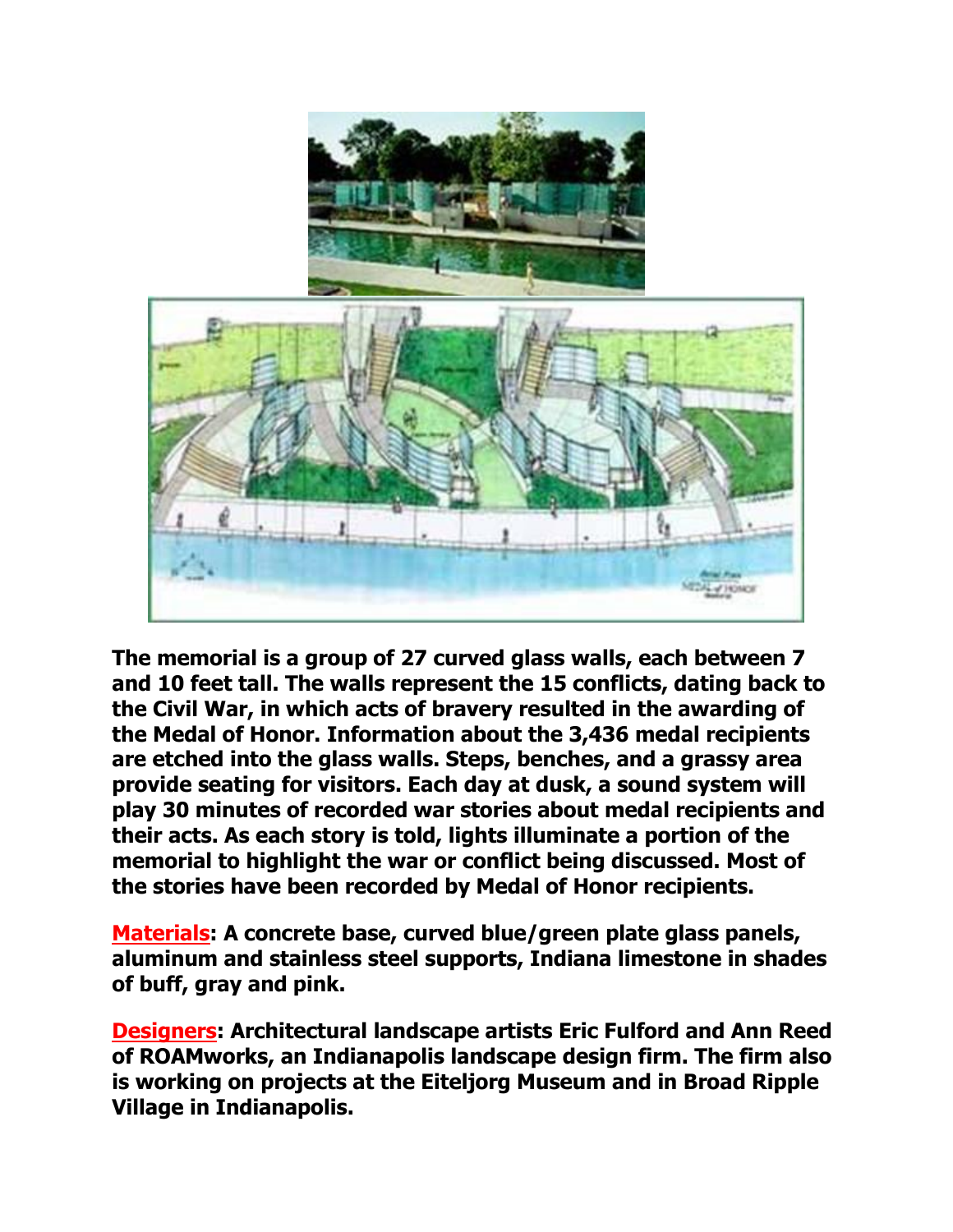**Sponsor: IPALCO Enterprises, an Indianapolis-based energy company, proudly donated the Congressional Medal of Honor Memorial to the country and each Medal of Honor recipient. IPALCO Enterprises, Inc., One Monument Circle, Indianapolis, IN 46204, Mailing address: PO Box 1595, Indianapolis, IN 46204-1594.** 



**The Soldier[s' and Sailors' Monument](http://www.ulib.iupui.edu/kade/soldiers.html) is a 284-feet tall monument built from gray limestone and bronze in a neoclassical style in the center of Indianapolis, Indiana. The structure commemorates Hoosiers who were veterans of the Indiana War (1776 to 1865). The Colonel Eli Lilly Civil War Museum is in the monument's lower level while a 30-foot statue of "Victory" tops the obelisk. The view of the surrounding area from the 250-foot high observation deck is simply spectacular.**

**Indianapolis Motor Speedway, located in [Speedway, Indiana](http://en.wikipedia.org/wiki/Speedway,_Indiana) (an [enclave](http://en.wikipedia.org/wiki/Enclave) of [Indianapolis\)](http://en.wikipedia.org/wiki/Indianapolis,_Indiana), is the home of the most famous race in the world, the [Indianapolis 500.](http://en.wikipedia.org/wiki/Indianapolis_500)**

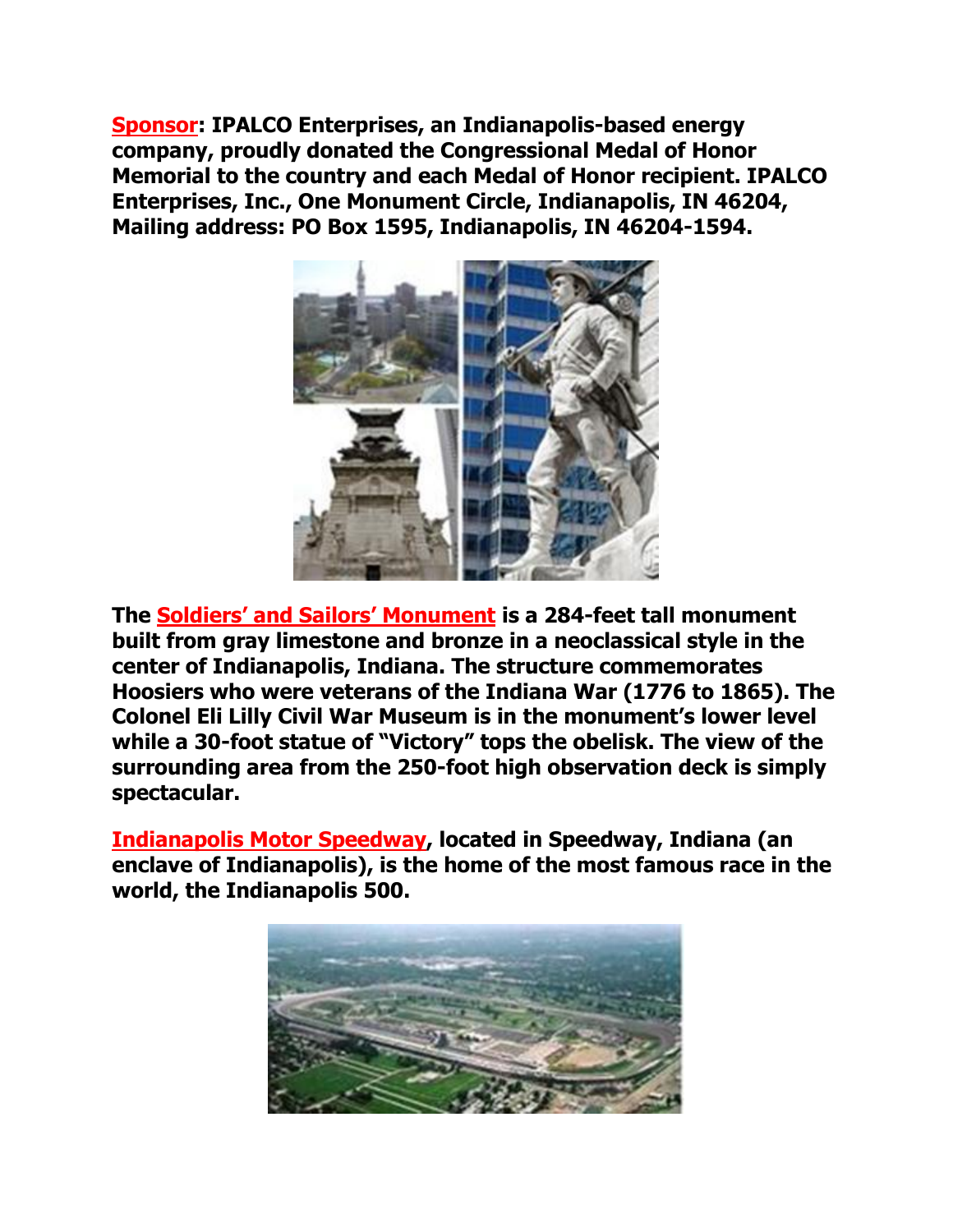**It has existed since 1909 and is the original "Speedway," the first racing facility historically to incorporate the word. With a permanent seating capacity for more than 257,000 people and infield seating that raises capacity to an approximate 400,000, it is the largest and highest-capacity sporting facility in history (by comparison, the [world's largest stadium](http://en.wikipedia.org/wiki/Rungrado_May_Day_Stadium) seats 150,000 spectators).**

**Considered relatively flat by American standards but high-banked by Europeans, the Motor Speedway is a 2 1/2 mile, nearly rectangular oval with dimensions that have remained essentially unchanged since its inception: four 1/4 mile turns, two 5/8 mile long straightaways between the fourth and first and second and third turns, and two 1/8 mile short straightaways, termed "short chutes," between the first and second, and third and fourth turns.**

**A modern [infield road course,](http://en.wikipedia.org/wiki/Roval) constructed between 1998 and 2000, includes the southern parts of the oval to create a 2.6-mile (4.2 km) track. Altogether, the current grounds have expanded from an original 320 acres (1.3 km²) on which the Speedway was first built to cover an area of over 559. Placed on the [National Register of](http://en.wikipedia.org/wiki/National_Register_of_Historic_Places)  [Historic Places](http://en.wikipedia.org/wiki/National_Register_of_Historic_Places) in 1975 and designated a [National Historic Landmark](http://en.wikipedia.org/wiki/National_Historic_Landmark) in 1987, it currently remains the only such landmark to be affiliated with automotive racing history since its inception.**

**Besides the [Indianapolis 500,](http://en.wikipedia.org/wiki/Indianapolis_500) [NASCAR'](http://en.wikipedia.org/wiki/NASCAR)s [Allstate 400 at the](http://en.wikipedia.org/wiki/Allstate_400_at_the_Brickyard)  [Brickyard](http://en.wikipedia.org/wiki/Allstate_400_at_the_Brickyard) (formerly Brickyard 400) also takes place there. The Speedway also hosted the [United States Grand Prix](http://en.wikipedia.org/wiki/Us_grand_prix#Indianapolis) for [Formula One](http://en.wikipedia.org/wiki/Formula_One) from 2000 to 2007, the inaugural race drew an estimated 225,000 which set a [Formula One](http://en.wikipedia.org/wiki/Formula_One) attendance record. It was also the venue of the opening ceremonies for the [1987 Pan American Games.](http://en.wikipedia.org/wiki/1987_Pan_American_Games)**

**Between [August 19,](http://en.wikipedia.org/wiki/August_19) [1909,](http://en.wikipedia.org/wiki/1909) and [July 29,](http://en.wikipedia.org/wiki/July_29) [2007,](http://en.wikipedia.org/wiki/2007) 226 automobile races took place, with 125 separate drivers winning. After winning the Grand Prix in [2006,](http://en.wikipedia.org/wiki/2006_United_States_Grand_Prix) [Formula One](http://en.wikipedia.org/wiki/Formula_One) driver [Michael Schumacher](http://en.wikipedia.org/wiki/Michael_Schumacher) holds the record for most victories among the 500, 400, and Grand Prix with five, although all having come on the infield road course. [A.J.](http://en.wikipedia.org/wiki/A.J._Foyt)  [Foyt,](http://en.wikipedia.org/wiki/A.J._Foyt) [Al Unser,](http://en.wikipedia.org/wiki/Al_Unser) and [Rick Mears](http://en.wikipedia.org/wiki/Rick_Mears) each won four times in the Indianapolis 500 on the rectangular shaped oval track, and [Jeff](http://en.wikipedia.org/wiki/Jeff_Gordon)  [Gordon](http://en.wikipedia.org/wiki/Jeff_Gordon) has also won four times on the oval in the [Brickyard 400.](http://en.wikipedia.org/wiki/Allstate_400_at_the_Brickyard) No driver to date has won any combination among the three events,**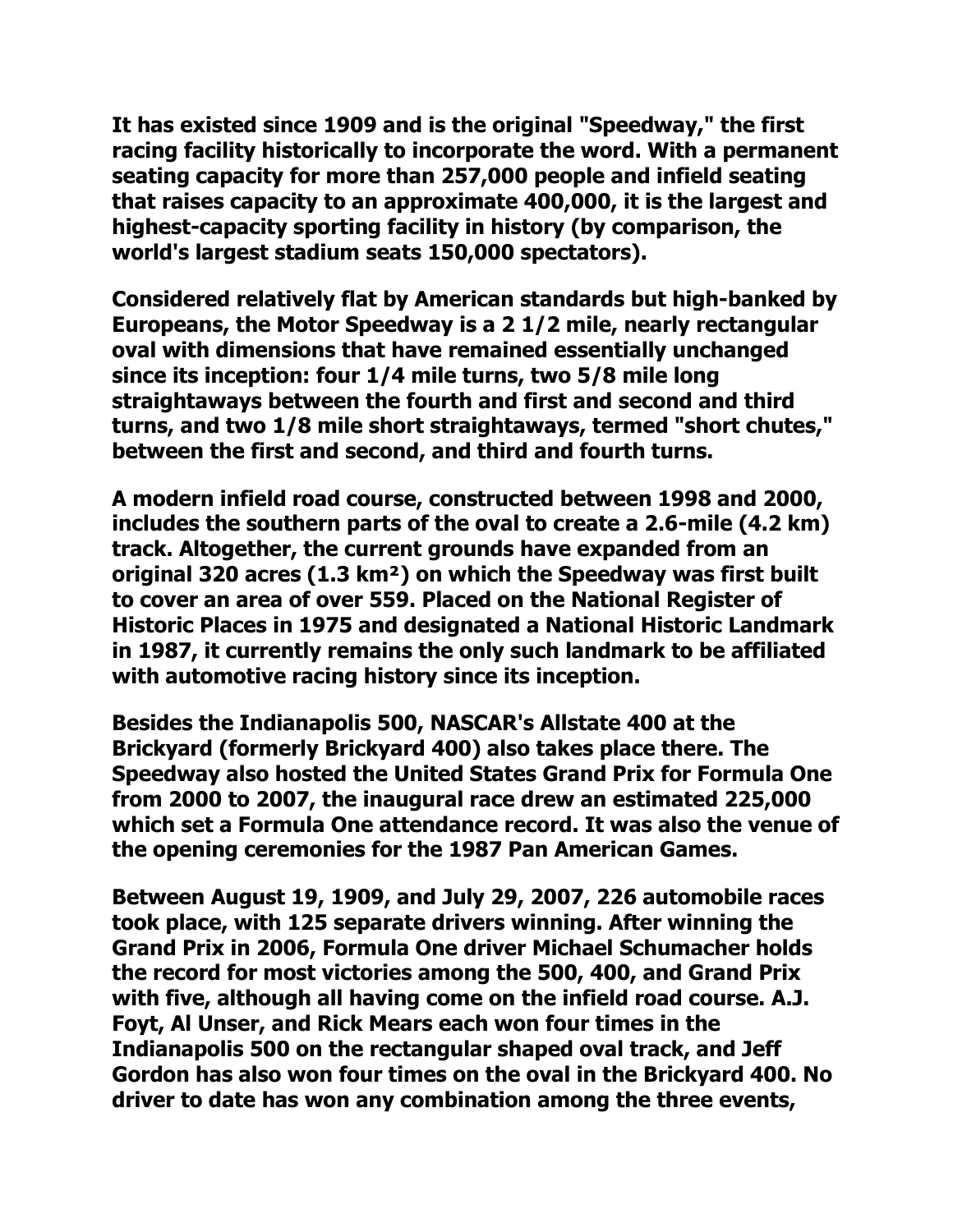**with only one driver [\(Juan Pablo Montoya\)](http://en.wikipedia.org/wiki/Juan_Pablo_Montoya) having competed in all three.**



**On the grounds of the Speedway is the [Indianapolis Motor](http://en.wikipedia.org/wiki/Indianapolis_Motor_Speedway_Hall_of_Fame_Museum)  [Speedway Hall of Fame Museum,](http://en.wikipedia.org/wiki/Indianapolis_Motor_Speedway_Hall_of_Fame_Museum) which opened in 1956, and the Brickyard Crossing Golf Resort, which originally opened as the Speedway Golf Course in 1929.**

**~ Medal of Honor Memorial ~**

**<http://www.medalofhonormemorial.com/>**

**<http://www.medalofhonor.com/Memorial.htm>**

**~ Indianapolis Motor Speedway ~**

**<http://www.indianapolismotorspeedway.com/museum/>**

**~ USS Indianapolis (CA-35) Museum ~**

**<http://www.ussindianapolis.us/>**

**~ Indiana War Memorial Museum ~**

**<http://www.in.gov/iwm/warmemorial/>**

**American Legion National Headquarters**

\*\*\*\*\*\*\*\*\*\*\*\*\*\*

**Located on the downtown Mall. Free tours of the building to include the Museum and Library**